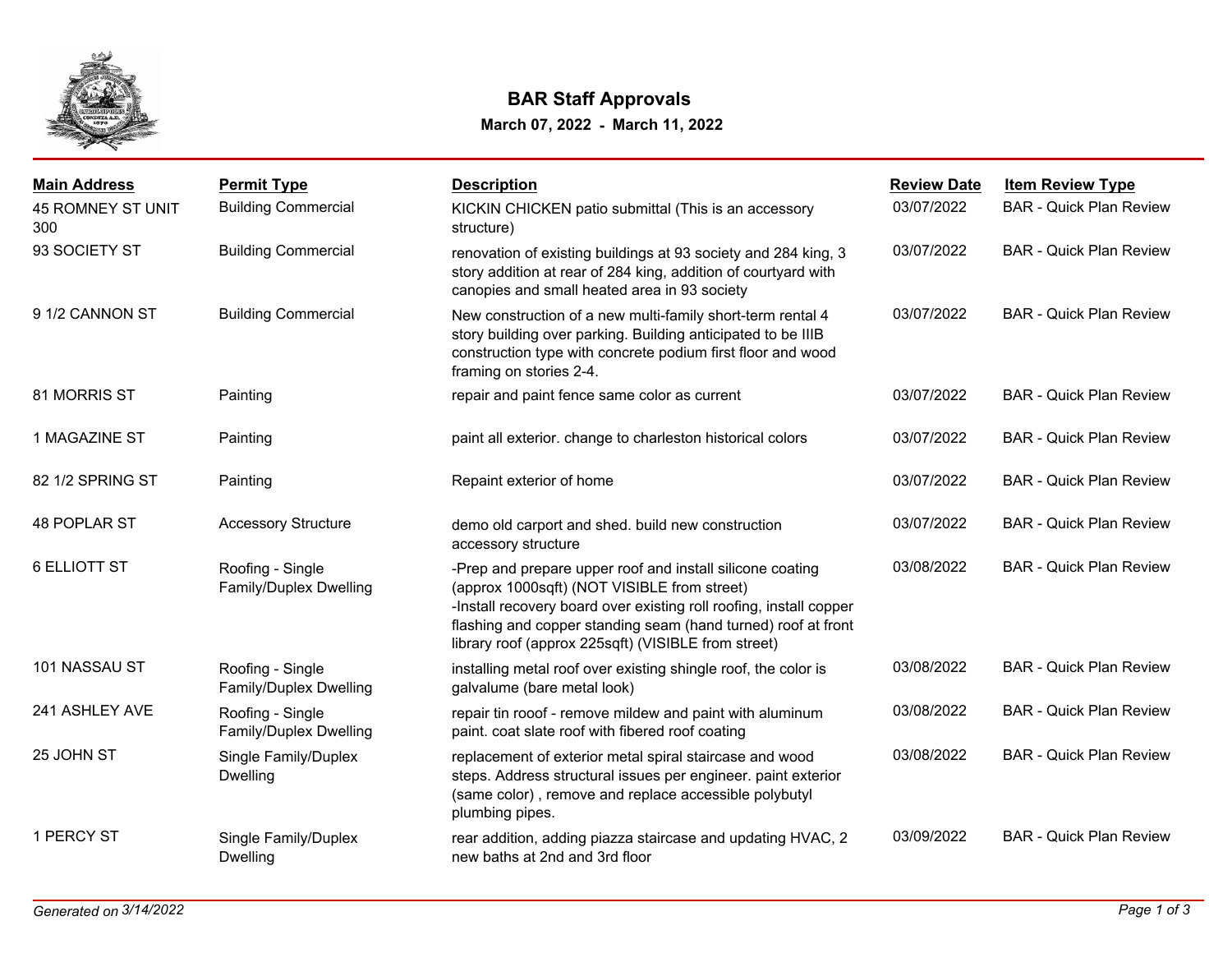## **March 07, 2022 - March 11, 2022 BAR Staff Approvals**

| <b>Main Address</b>   | <b>Permit Type</b>                         | <b>Description</b>                                                                                                                                                                                                               | <b>Review Date</b> | <b>Item Review Type</b>        |
|-----------------------|--------------------------------------------|----------------------------------------------------------------------------------------------------------------------------------------------------------------------------------------------------------------------------------|--------------------|--------------------------------|
| 55 LEGARE ST          | Roofing - Single<br>Family/Duplex Dwelling | harper construction will be removing the existing metal roof<br>and replacing it with new. aluminum metal panels, standing<br>seam hand trimmed, seams to match the existing metal<br>panels                                     | 03/09/2022         | <b>BAR</b> - Quick Plan Review |
| 8 WATER ST            | Painting                                   | paint, wood rot                                                                                                                                                                                                                  | 03/09/2022         | <b>BAR - Quick Plan Review</b> |
| 5 FULTON ST           | <b>Building Commercial</b>                 | renovate existing restaurant to new restaurant                                                                                                                                                                                   | 03/09/2022         | <b>BAR - Quick Plan Review</b> |
| 7 SMITH ST            | Single Family/Duplex<br><b>Dwelling</b>    | 2 story addition to rear of residence                                                                                                                                                                                            | 03/09/2022         | <b>BAR - Quick Plan Review</b> |
| 53 GIBBES ST          | Roofing - Commercial                       | Re-roof and gutters                                                                                                                                                                                                              | 03/10/2022         | <b>BAR - Quick Plan Review</b> |
| 2 MOULTRIE CT         | Single Family/Duplex<br>Dwelling           | revised scope: replace roof with landmark arch shingles.<br>replace all windows with vinyl single hung windows. interior<br>and exterior reno. new hvac, elec, and plumbing. new roof.<br>repair and replace siding and windows. | 03/10/2022         | <b>BAR - Quick Plan Review</b> |
| 163 BROAD ST          | Painting                                   | Painting exterior, color change                                                                                                                                                                                                  | 03/10/2022         | <b>BAR - Quick Plan Review</b> |
| 157 E BAY ST          | <b>Building Commercial</b>                 | paint windows, facade, replace 3 winodw panes                                                                                                                                                                                    | 03/11/2022         | <b>BAR - Quick Plan Review</b> |
| 184 1/4 TRADD ST      | Roofing - Single<br>Family/Duplex Dwelling | remove exissting shingle roof and install new certainteed<br>landmark shingles. shingle color to be same as current<br>color. Using high wind shingles                                                                           | 03/11/2022         | <b>BAR - Quick Plan Review</b> |
| 0 TRADD ST            | Single Family/Duplex<br><b>Dwelling</b>    | remove deck, install new sheathing and hydrostop walk on<br>system, install new coping. replace metal roof on entrance<br>way with new 26 ga mechanical lock roof system.                                                        | 03/11/2022         | <b>BAR - Quick Plan Review</b> |
| 266 MEETING ST        | <b>Building Multi-Family</b>               | block off window seen from street                                                                                                                                                                                                | 03/11/2022         | <b>BAR - Quick Plan Review</b> |
| <b>84 ASHLEY AVE</b>  | Single Family/Duplex<br>Dwelling           | remove and replace sconces by front door                                                                                                                                                                                         | 03/11/2022         | <b>BAR - Quick Plan Review</b> |
| 511 MEETING ST        | Sign                                       | Fabricate and Install 2 façade signs to the building and cut<br>vinyl to the entry doors.                                                                                                                                        | 03/11/2022         | <b>BAR - Quick Plan Review</b> |
| 92 BOGARD ST          | Single Family/Duplex<br>Dwelling           | new duplex                                                                                                                                                                                                                       | 03/11/2022         | <b>BAR - Quick Plan Review</b> |
| <b>4 CATFIDDLE ST</b> | Single Family/Duplex<br><b>Dwelling</b>    | Duplex attached with 92 Bogard Street                                                                                                                                                                                            | 03/11/2022         | <b>BAR - Quick Plan Review</b> |